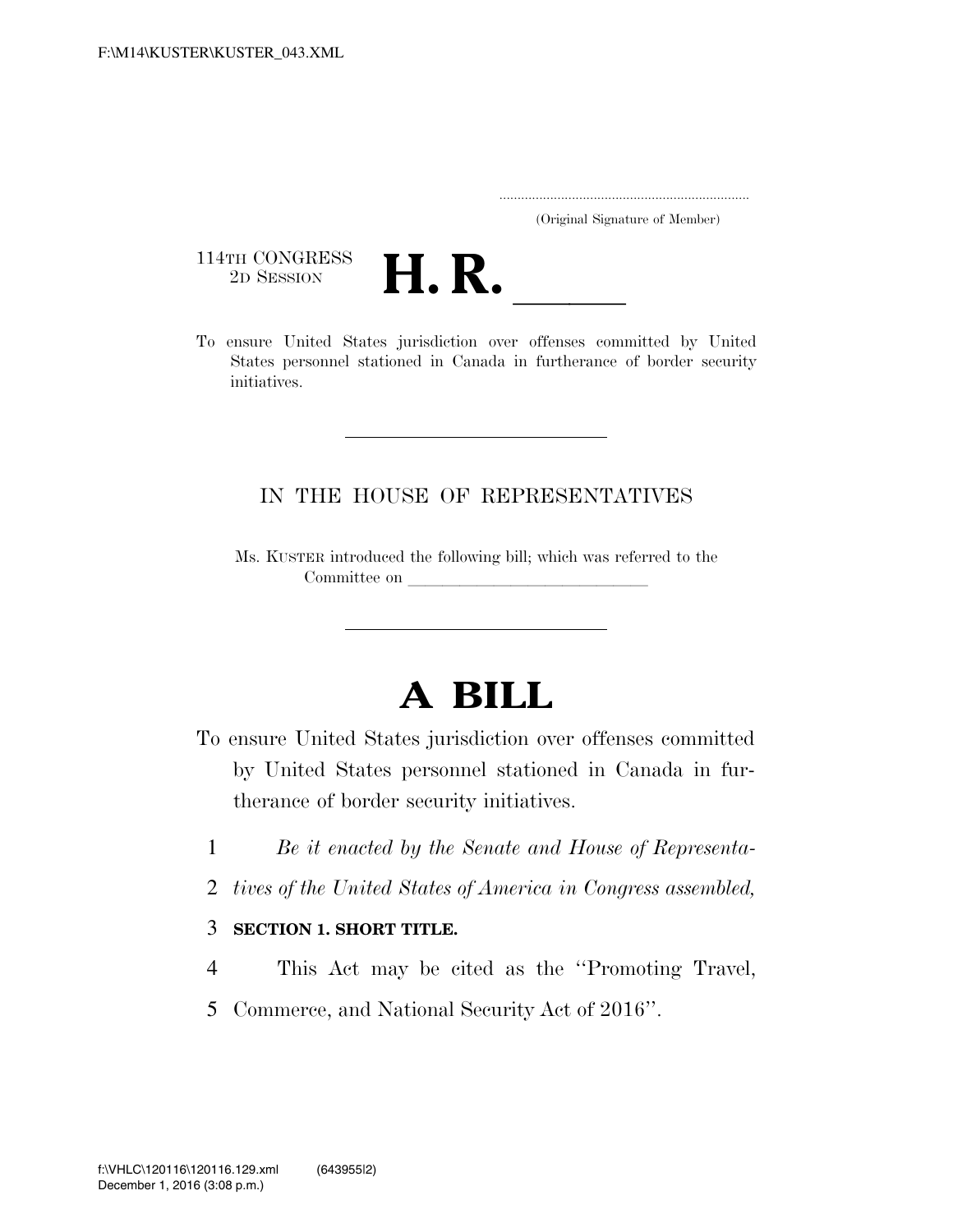| 1              | SEC. 2. JURISDICTION OVER OFFENSES COMMITTED BY             |
|----------------|-------------------------------------------------------------|
| $\overline{2}$ | CERTAIN UNITED STATES PERSONNEL STA-                        |
| 3              | TIONED IN CANADA.                                           |
| $\overline{4}$ | (a) AMENDMENT.—Chapter 212A of title 18, United             |
| 5              | States Code, is amended—                                    |
| 6              | $(1)$ in the chapter heading, by striking                   |
| 7              | "TRAFFICKING IN PERSONS"; and                               |
| 8              | $(2)$ by adding after section 3272 the following:           |
| 9              | "§3273. Offenses committed by certain United States         |
| 10             | personnel stationed in Canada in further-                   |
| 11             | ance of border security initiatives                         |
| 12             | "(a) IN GENERAL.—Whoever, while employed by the             |
| 13             | Department of Homeland Security or the Department of        |
| 14             | Justice and stationed or deployed in Canada pursuant to     |
| 15             | a treaty, executive agreement, or bilateral memorandum      |
| 16             | in furtherance of a border security initiative, engages in  |
| 17             | conduct (or conspires or attempts to engage in conduct)     |
| 18             | in Canada that would constitute an offense for which a      |
| 19             | person may be prosecuted in a court of the United States    |
| 20             | had the conduct been engaged in within the United States    |
| 21             | or within the special maritime and territorial jurisdiction |
| 22             | of the United States shall be fined or imprisoned, or both, |
| 23             | as provided for that offense.                               |
| 24             | "(b) DEFINITION.—In this section, the term 'em-             |
| 25             | ployed by the Department of Homeland Security or the        |
| 26             | Department of Justice' means—                               |